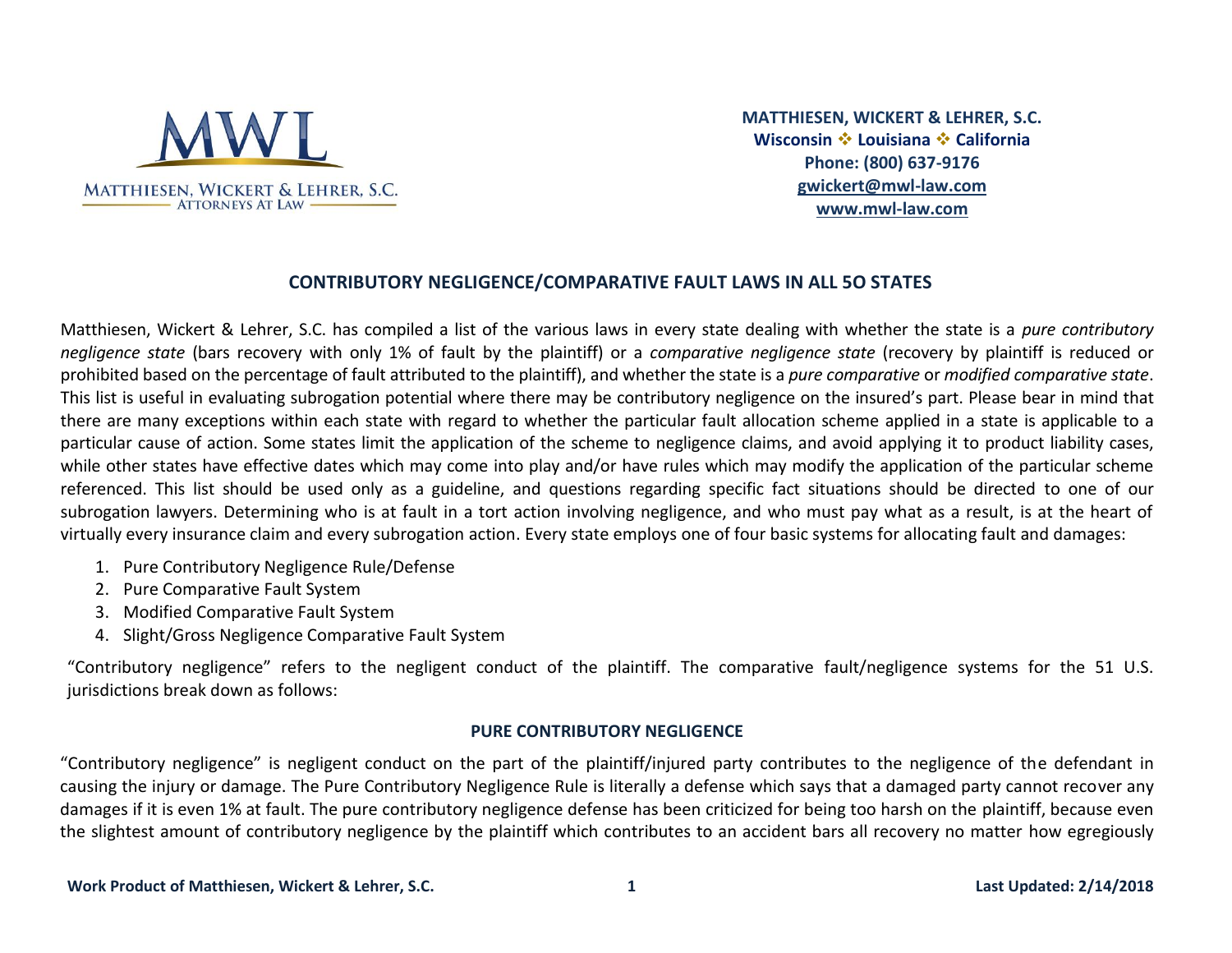negligent the defendant might be. Only four (4) states and the District of Columbia recognize the Pure Contributory Negligence Rule, although the District of Columbia applies a Modified Comparative Fault 51% Bar Rule for pedestrians and bicyclists as of 2016.

| <b>JURISDICTION</b>            | <b>RULE</b>                            | <b>AUTHORITY</b>                                                                                                                                                                                                                                                      |
|--------------------------------|----------------------------------------|-----------------------------------------------------------------------------------------------------------------------------------------------------------------------------------------------------------------------------------------------------------------------|
| <b>Alabama</b>                 | <b>Pure Contributory</b><br>Negligence | If plaintiff is making claim based in negligence, entitlement to receive damages will be defeated by<br>plaintiff's negligence. John Cowley & Bros., Inc. v. Brown, 569 So.2d 375 (Ala. 1990); Ala. Power Co. v.<br>Schotz, 215 So.2d 447 (Ala. 1968).                |
| District of<br><b>Columbia</b> | <b>Pure Contributory</b><br>Negligence | Wingfield v. People's Drug Store, 379 A.2d 685 (D.C. 1994). Note: As of 2016, a modified comparative<br>fault 51% bar applies to pedestrians and bicyclists. Motor Vehicle Collision Recovery Act of 2016. D.C.<br>Register Vol. 63, page 12,592, dated Oct 14, 2016. |
| <b>Maryland</b>                | <b>Pure Contributory</b><br>Negligence | If plaintiff contributes to his damages, he will be barred from recovery. Board of County Comm'r of<br>Garrett County v. Bell Atlantic, 695 A.2d 171 (Md. 1997).                                                                                                      |
| <b>North Carolina</b>          | <b>Pure Contributory</b><br>Negligence | Plaintiff may not recover if his negligence proximately caused his injury. Smith v. Fiber Controls Corp., 268<br>S.E.2d 504 (N.C. 1980); N.C.G.S.A. § 99B-4(3) (Product Liability).                                                                                   |
| Virginia                       | <b>Pure Contributory</b><br>Negligence | If plaintiff contributes to his damages, he will be barred from all recovery. Baskett v. Banks, 45 S.E.2d<br>173 (Va. 1947).                                                                                                                                          |

### **PURE COMPARATIVE FAULT**

The term "comparative fault" refers to a system of apportioning damages between negligent parties based on their proportionate shares of fault. Under a comparative fault system, a plaintiff's negligence will not completely bar recovery like states that employ the harsh Pure Contributory Negligence Rule, but it will reduce the amount of damages the plaintiff can recover based on the plaintiff's percentage of fault. The Pure Comparative Fault Rule allows a damaged party to recover even if it is 99% at fault, although the recovery is reduced by the damaged party's degree of fault. The pure comparative fault system has been criticized for allowing a plaintiff who is primarily at fault to recover from a lesser-atfault defendant some portion of its damages. Twelve (12) states recognize the Pure Comparative Fault Rule:

| <b>JURISDICTION</b> | <b>RULE</b>            | <b>AUTHORITY</b>                                                                                                                                          |
|---------------------|------------------------|-----------------------------------------------------------------------------------------------------------------------------------------------------------|
| <b>Alaska</b>       | Pure Comparative Fault | Plaintiff's share of the fault will offset his total damages. Alaska Stat. §§ 09.17.060 and 09.17.080.                                                    |
| <b>Arizona</b>      | Pure Comparative Fault | Plaintiff's awarded damages will be reduced by his share of the fault. A.R.S. § 12-2505.                                                                  |
| <b>California</b>   | Pure Comparative Fault | Plaintiff's negligence will offset defendant's liability. Li v. Yellow Cab, 119 Cal. Rptr. 858 (Cal. 1975); Diaz<br>v. Carcamo, 253 P.3d 535 (Cal. 2011). |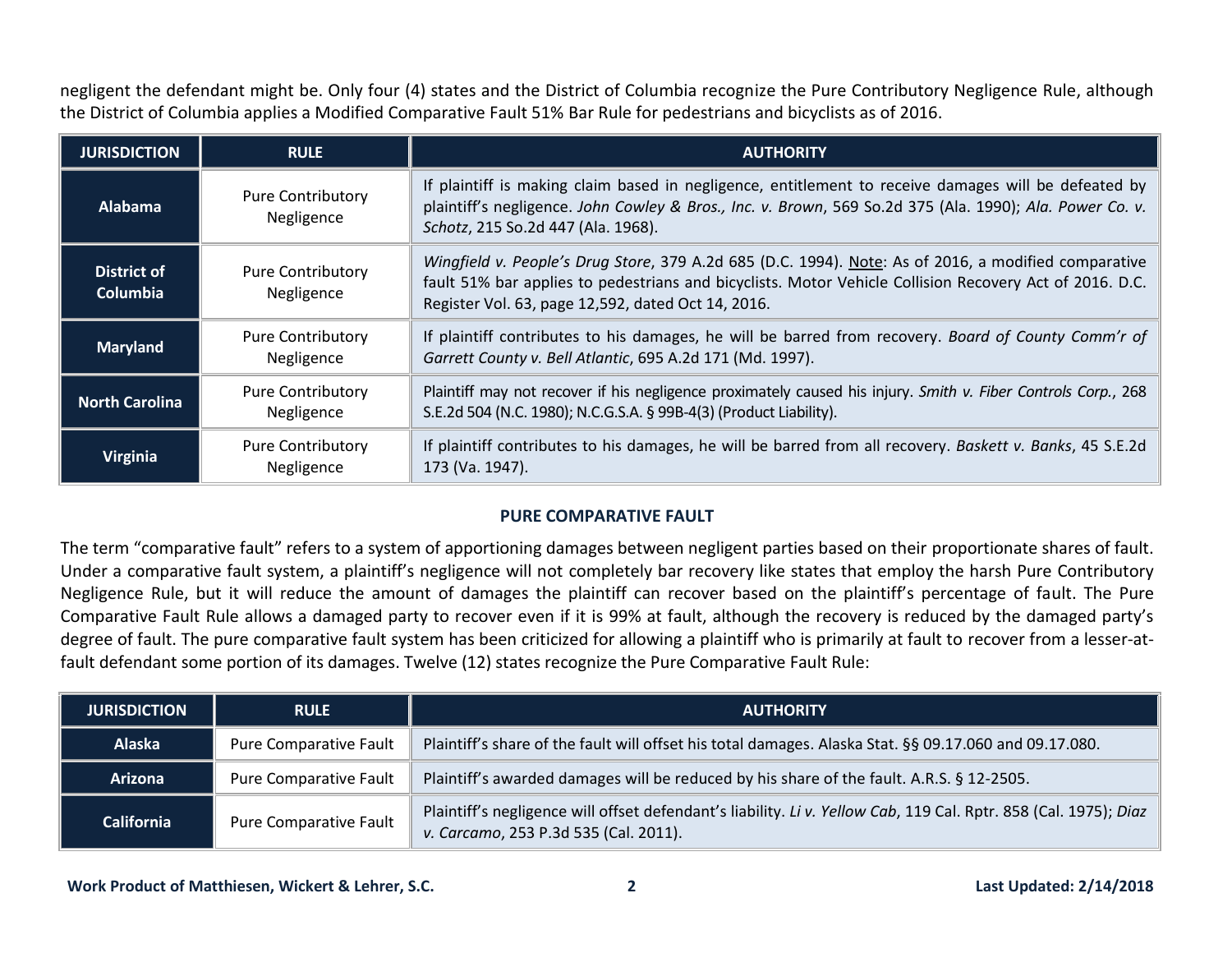| <b>JURISDICTION</b> | <b>RULE</b>            | <b>AUTHORITY</b>                                                                                                                                       |
|---------------------|------------------------|--------------------------------------------------------------------------------------------------------------------------------------------------------|
| <b>Florida</b>      | Pure Comparative Fault | If plaintiff is at fault, that percentage will diminish proportionately the amount he is entitled to recover.<br>$F.S.A.$ § 768.81(2).                 |
| <b>Kentucky</b>     | Pure Comparative Fault | Plaintiff's share of fault will reduce defendant's liability. K.R.S. § 411.182.                                                                        |
| Louisiana           | Pure Comparative Fault | Except for intentional torts, defendant's liability will be offset by plaintiff's percentage of liability. L.S.A.<br>- C.C. Art. 2323.                 |
| <b>Mississippi</b>  | Pure Comparative Fault | Plaintiff's right to damages may be reduced by his own liability, but he will not be barred from<br>recovering. M.C.A. § 11-7-15.                      |
| <b>Missouri</b>     | Pure Comparative Fault | If plaintiff is negligent, that will reduce the liability of the defendant. Gustafson v. Benda, 661 S.W.2d 11<br>(Mo. 1983).                           |
| <b>New Mexico</b>   | Pure Comparative Fault | Plaintiff's negligence will reduce right to recovery, but it will not bar that right. Scott v. Rizzo, 634 P.2d<br>1234 (N.M. 1981).                    |
| <b>New York</b>     | Pure Comparative Fault | Plaintiff's damages will be reduced by their own liability, but not barred completely. N.Y. C.P.L.R. § 1411.                                           |
| <b>Rhode Island</b> | Pure Comparative Fault | Plaintiff's negligence may be considered in his right to recovery. R.I.G.L. § 9-20-4.                                                                  |
| Washington          | Pure Comparative Fault | Plaintiff's negligence will be allocated their own percentage portion, for which defendants will not be<br>held responsible. R.C.W.A. §§ 4.22.005-015. |

### **MODIFIED COMPARATIVE FAULT**

Under Modified Comparative Fault System, each party is held responsible for damages in proportion to their own percentage of fault, unless the plaintiff's negligence reaches a certain designated percentage (*e.g.,* 50% or 51%). If the plaintiff's own negligence reaches this percentage bar, then the plaintiff cannot recover any damages. There are competing schools of thought in the 33 states that recognize the Modified Comparative Fault Rule. This system has been questioned because of the complications resulting from multiple at-fault parties and the confusion it causes for juries. Ten (10) states follow the **50% Bar Rule**, meaning a damaged party cannot recover if it is 50% or more at fault, but if it is 49% or less at fault, it can recover, although its recovery is reduced by its degree of fault.

| <b>JURISDICTION</b> | <b>RULE</b>                                    | <b>AUTHORITY</b>                                                                             |
|---------------------|------------------------------------------------|----------------------------------------------------------------------------------------------|
| Arkansas            | <b>Modified Comparative</b><br>Fault - 50% Bar | Plaintiff's recovery will be barred if he is found 50% or more at fault. A.C.A. § 16-64-122. |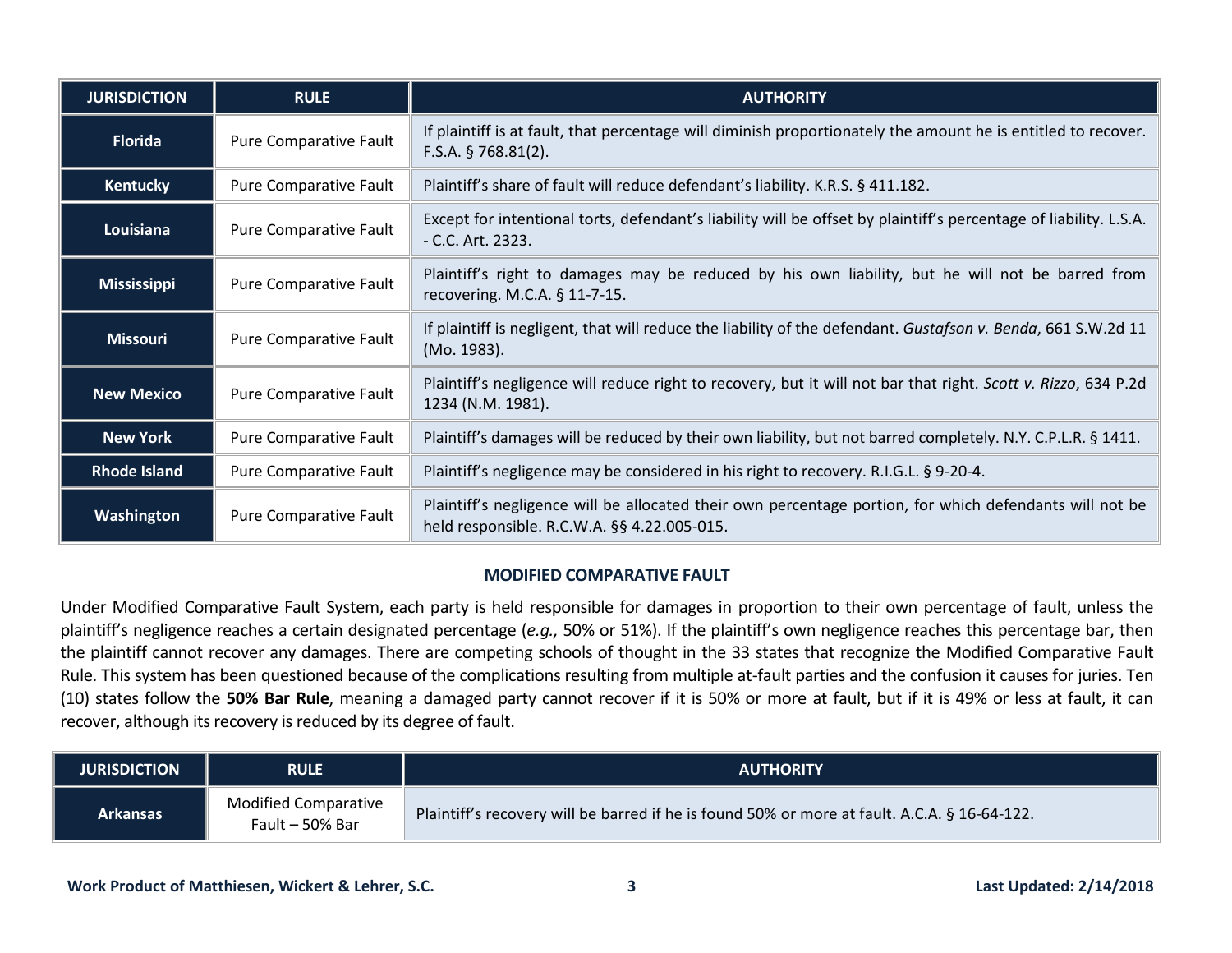| <b>JURISDICTION</b> | <b>RULE</b>                                    | <b>AUTHORITY</b>                                                                                                                                                                                                                                                                                     |
|---------------------|------------------------------------------------|------------------------------------------------------------------------------------------------------------------------------------------------------------------------------------------------------------------------------------------------------------------------------------------------------|
| Colorado            | <b>Modified Comparative</b><br>Fault - 50% Bar | Plaintiff's comparative negligence will offset defendant's liability, and if plaintiff's negligence is equal to<br>or higher than the defendants combined, recovery is barred. C.R.S. § 13-21-111; Kussman v. Denver, 706<br>P.2d 776 (Colo. 1985); B.G.'s, Inc. v. Gross, 23 P.3d 691 (Colo. 2001). |
| Georgia             | <b>Modified Comparative</b><br>Fault - 50% Bar | Total liability will be reduced by plaintiff's percentage of fault, as long as plaintiff is less than 50% at<br>fault. O.C.G.A. §§ 51-11-7 and 51-12-33.                                                                                                                                             |
| Idaho               | <b>Modified Comparative</b><br>Fault - 50% Bar | Plaintiff may not recover if he is 50% or more at fault. Idaho Code § 6-801.                                                                                                                                                                                                                         |
| <b>Kansas</b>       | <b>Modified Comparative</b><br>Fault - 50% Bar | Plaintiff's share of the fault will offset the defendant's liability. K.S.A. § 60-258a(a).                                                                                                                                                                                                           |
| <b>Maine</b>        | <b>Modified Comparative</b><br>Fault - 50% Bar | Damages attributed to defendants will be reduced by plaintiff's negligence. 14 M.R.S.A. § 156.                                                                                                                                                                                                       |
| <b>Nebraska</b>     | <b>Modified Comparative</b><br>Fault - 50% Bar | Plaintiff's negligence will proportionately diminish their recovery, and recovery will be barred if 50% or<br>more liable. Neb. Rev. Stat. §§ 25-21 and 185.11.                                                                                                                                      |
| <b>North Dakota</b> | <b>Modified Comparative</b><br>Fault - 50% Bar | If plaintiff is negligent, the degree of fault will reduce his recovery, until it equals the fault of others, then<br>it will be barred. N.D.C.C. § 32-03.2-02.                                                                                                                                      |
| <b>Tennessee</b>    | <b>Modified Comparative</b><br>Fault - 50% Bar | Plaintiff's right to damages may be reduced by his own liability, but he will not be barred from<br>recovering. McIntyre v. Balentine, 833 S.W.2d 52 (Tenn. 1992).                                                                                                                                   |
| <b>Utah</b>         | <b>Modified Comparative</b><br>Fault - 50% Bar | Plaintiff can only recover where the fault of the defendant, or group of defendants, exceeds the fault of<br>the plaintiff. U.C.A. § 78B-5-818(2).                                                                                                                                                   |

Twenty-three (23) states follow the **51% Bar Rule**, under which a damaged party cannot recover if it is 51% or more at fault but can recover if it is 50% or less at fault, the recovery would be reduced by its degree of fault.

| <b>JURISDICTION</b> | <b>RULE</b>                                      | <b>AUTHORITY</b>                                                                                                                                                                                         |
|---------------------|--------------------------------------------------|----------------------------------------------------------------------------------------------------------------------------------------------------------------------------------------------------------|
| <b>Connecticut</b>  | <b>Modified Comparative</b><br>Fault $-51\%$ Bar | If a particular defendant is uncollectable, their portion of damages may be reapportioned among the<br>remaining defendants - in the same portion as their share of the liability. C.G.S.A. § 52-572(h). |
| <b>Delaware</b>     | <b>Modified Comparative</b><br>Fault $-51\%$ Bar | If defendant's conduct was plain negligence, and plaintiff is more than 50% at fault, plaintiff cannot<br>recover. 1 Del. C. § 8132; Brittingham v. Layfield, 962 A.2d 916 (Del. 2008).                  |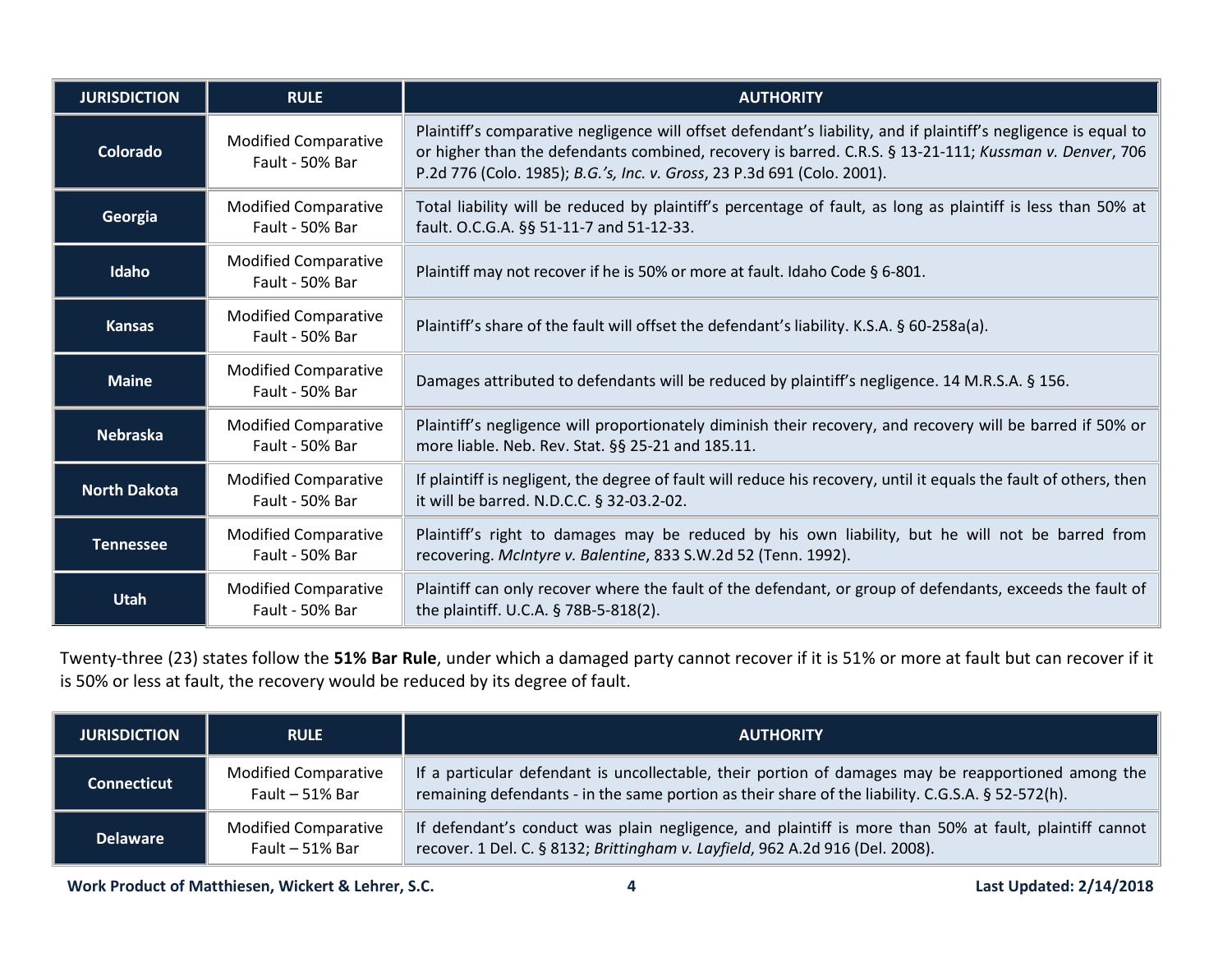| <b>JURISDICTION</b>  | <b>RULE</b>                                      | <b>AUTHORITY</b>                                                                                                                                                                                                                                                                                |
|----------------------|--------------------------------------------------|-------------------------------------------------------------------------------------------------------------------------------------------------------------------------------------------------------------------------------------------------------------------------------------------------|
| <b>Hawaii</b>        | <b>Modified Comparative</b><br>Fault $-51%$ Bar  | As long as plaintiff's fault is not greater than combined defendants' fault, they can recover, minus the<br>pro-rata share of their own fault. Haw. Rev. Stat. § 663-31.                                                                                                                        |
| <b>Illinois</b>      | <b>Modified Comparative</b><br>Fault - 51% Bar   | Damages will be reduced pro-rata by amount of plaintiff's negligence. 735 I.L.C.S. § 5/2-1116.                                                                                                                                                                                                  |
| Indiana              | <b>Modified Comparative</b><br>Fault - 51% Bar   | Plaintiff will be barred from recovery if he is more than 50% at fault - under 50% will reduce pro-rata<br>damages. I.C. § 34-51-2-6.                                                                                                                                                           |
| lowa                 | <b>Modified Comparative</b><br>Fault $-51\%$ Bar | Plaintiff's negligence will offset defendant's liability, but plaintiff cannot recover if he is more than 50%<br>at fault. I.C.A. § 668.3(1)(b).                                                                                                                                                |
| <b>Massachusetts</b> | <b>Modified Comparative</b><br>Fault - 51% Bar   | Plaintiff cannot recover if more at fault than defendants; otherwise, plaintiff's negligence will reduce<br>defendant's liability. M.G.L.A. 231 § 85.                                                                                                                                           |
| <b>Michigan</b>      | <b>Modified Comparative</b><br>Fault - 51% Bar   | Plaintiff's recovery may be reduced by percentage of loss attributable to him, and at 51% fault, plaintiff's<br>economic damages are reduced and non-economic damages are barred. M.C.L.A. § 600.2959.                                                                                          |
| <b>Minnesota</b>     | <b>Modified Comparative</b><br>Fault $-51%$ Bar  | Defendant's liability will be reduced in proportion to plaintiff's fault, as long as plaintiff's fault is less than<br>defendant's fault. If plaintiff is 50% at fault, and there are multiple defendants, each less than 50% liable,<br>plaintiff is barred from recovery. M.S.A. § 604.01(1). |
| <b>Montana</b>       | <b>Modified Comparative</b><br>Fault - 51% Bar   | Plaintiff's negligence, if less than total defendant's portion of fault, will reduce his recovery. Mont. Stat.<br>$$27-1-702.$                                                                                                                                                                  |
| <b>Nevada</b>        | <b>Modified Comparative</b><br>Fault - 51% Bar   | If plaintiff's negligence is less than combined negligence of the defendant's fault, he can only recover<br>damages not attributable to his own fault. N.R.S. § 41-141.                                                                                                                         |
| <b>New Hampshire</b> | <b>Modified Comparative</b><br>Fault - 51% Bar   | Plaintiff's recovery will be barred if his fault is greater than defendant's fault, and if not, his damages can<br>still be reduced by his portion of negligence. N.H. Rev. Stat. Ann. § 507:7(d).                                                                                              |
| <b>New Jersey</b>    | <b>Modified Comparative</b><br>Fault - 51% Bar   | If plaintiff's negligence is not greater than that of the defendant, plaintiff can recover but will find his<br>damages proportionately reduced. N.J.S.A. § 2A:15-5.1.                                                                                                                          |
| Ohio                 | <b>Modified Comparative</b><br>Fault - 51% Bar   | If plaintiff's liability exceeds that of the defendant, he may be barred from recovery. Ohio Rev. Code<br>Ann. § 2315.33.                                                                                                                                                                       |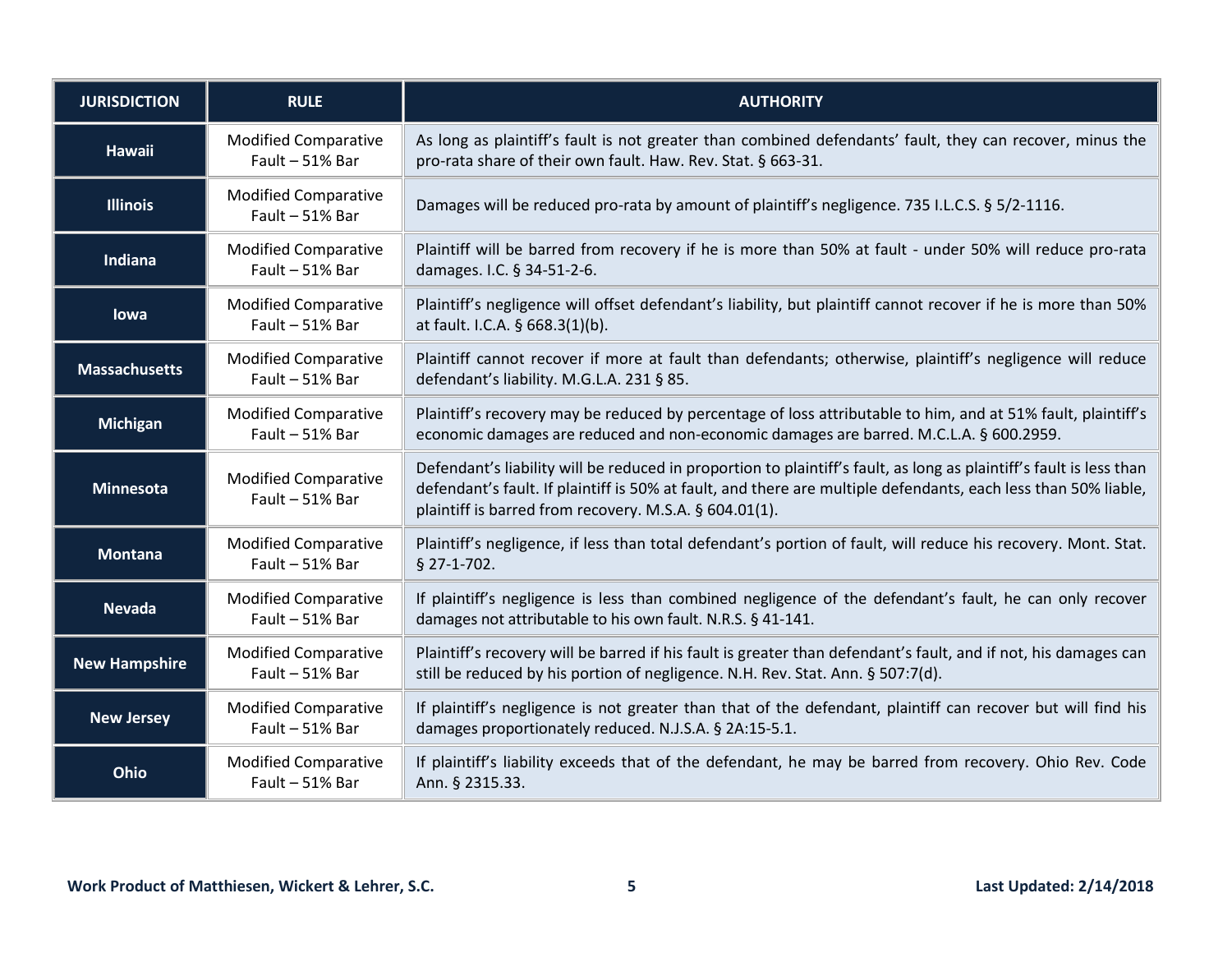| <b>JURISDICTION</b>   | <b>RULE</b>                                    | <b>AUTHORITY</b>                                                                                                                                                                                                                                                                                                                                                                                                                                                                                                                                                                                                                                                                                                                               |
|-----------------------|------------------------------------------------|------------------------------------------------------------------------------------------------------------------------------------------------------------------------------------------------------------------------------------------------------------------------------------------------------------------------------------------------------------------------------------------------------------------------------------------------------------------------------------------------------------------------------------------------------------------------------------------------------------------------------------------------------------------------------------------------------------------------------------------------|
| <b>Oklahoma</b>       | <b>Modified Comparative</b><br>Fault - 51% Bar | Plaintiff cannot recover if it is 51% or more at fault. If 50% or less at fault, it can recover, although its<br>recovery is reduced by its degree of fault. If plaintiff is 10% at fault, plaintiff gets 90% recovery. Okla.<br>Stat. Ann. Tit. 23 § 13.                                                                                                                                                                                                                                                                                                                                                                                                                                                                                      |
| <b>Oregon</b>         | <b>Modified Comparative</b><br>Fault - 51% Bar | With his own negligence, plaintiff's recovery will not be barred, but it may diminish his right to damages.<br>Or. Rev. Stat. Ann. § 31.600.                                                                                                                                                                                                                                                                                                                                                                                                                                                                                                                                                                                                   |
| Pennsylvania          | <b>Modified Comparative</b><br>Fault - 51% Bar | Plaintiff's negligence will diminish, but not bar, his recovery, unless he was more negligence than<br>defendants. 42 P.S. § 7102.                                                                                                                                                                                                                                                                                                                                                                                                                                                                                                                                                                                                             |
| <b>South Carolina</b> | <b>Modified Comparative</b><br>Fault - 51% Bar | Plaintiff's negligence cannot exceed that of the defendant(s). Ross v. Paddy, 340 S.C. 428, 532 S.E.2d 612<br>(Ct. App. 2000).                                                                                                                                                                                                                                                                                                                                                                                                                                                                                                                                                                                                                 |
| <b>Texas</b>          | <b>Modified Comparative</b><br>Fault - 51% Bar | Plaintiff may find his damages reduced by his portion of fault. Tex. Civ. Prac. & Rem. Code Ann. §§<br>33.001-33.017.                                                                                                                                                                                                                                                                                                                                                                                                                                                                                                                                                                                                                          |
| <b>Vermont</b>        | <b>Modified Comparative</b><br>Fault - 51% Bar | Plaintiff can only recover the amount of damages not attributable to his own negligence. Vt. Stat. Ann.<br>Tit. 12, § 1036.                                                                                                                                                                                                                                                                                                                                                                                                                                                                                                                                                                                                                    |
| <b>West Virginia</b>  | <b>Modified Comparative</b><br>Fault - 51% Bar | Any fault chargeable to the plaintiff shall not bar recovery by the plaintiff unless the plaintiff's fault is<br>greater than the combined fault of all other persons responsible for the total amount of damages, if any,<br>to be awarded. If the plaintiff's fault is less than the combined fault of all other persons, the plaintiff's<br>recovery shall be reduced in proportion to the plaintiff's degree of fault. W. Va. Code § 55-7-13a to § 55-<br>7-13d (effective 5/15/15).<br>Note that this is a new law effective May 25, 2015-the date of its enactment. W. Va. Code § 55-7-13d.<br>For causes of action accruing before May 25, 2015, West Virginia's old joint and several liability system<br>controls - the 50% bar rule. |
| Wisconsin             | <b>Modified Comparative</b><br>Fault - 51% Bar | Damages will be reduced by plaintiff's fault, and barred completely where plaintiff is more negligent<br>than defendant. Wis. Stat. § 895.045(1).                                                                                                                                                                                                                                                                                                                                                                                                                                                                                                                                                                                              |
| Wyoming               | <b>Modified Comparative</b><br>Fault - 51% Bar | Plaintiff's own negligence will never bar recovery completely, but may limit their recovery in proportion<br>to their liability. Wyo. Stat. § 1-1-109(b).                                                                                                                                                                                                                                                                                                                                                                                                                                                                                                                                                                                      |

# **SLIGHT/GROSS NEGIGENCE COMPARATIVE FAULT**

A less frequently used comparative fault system involves using a "slight/gross" negligence system. Under this system, the fault of the plaintiff and the defendant is only compared if the plaintiff's negligence is "slight" and the defendant's negligence is "gross." Otherwise, the plaintiff is

## Work Product of Matthiesen, Wickert & Lehrer, S.C. 6 **Last Updated: 2/14/2018 Last Updated: 2/14/2018**